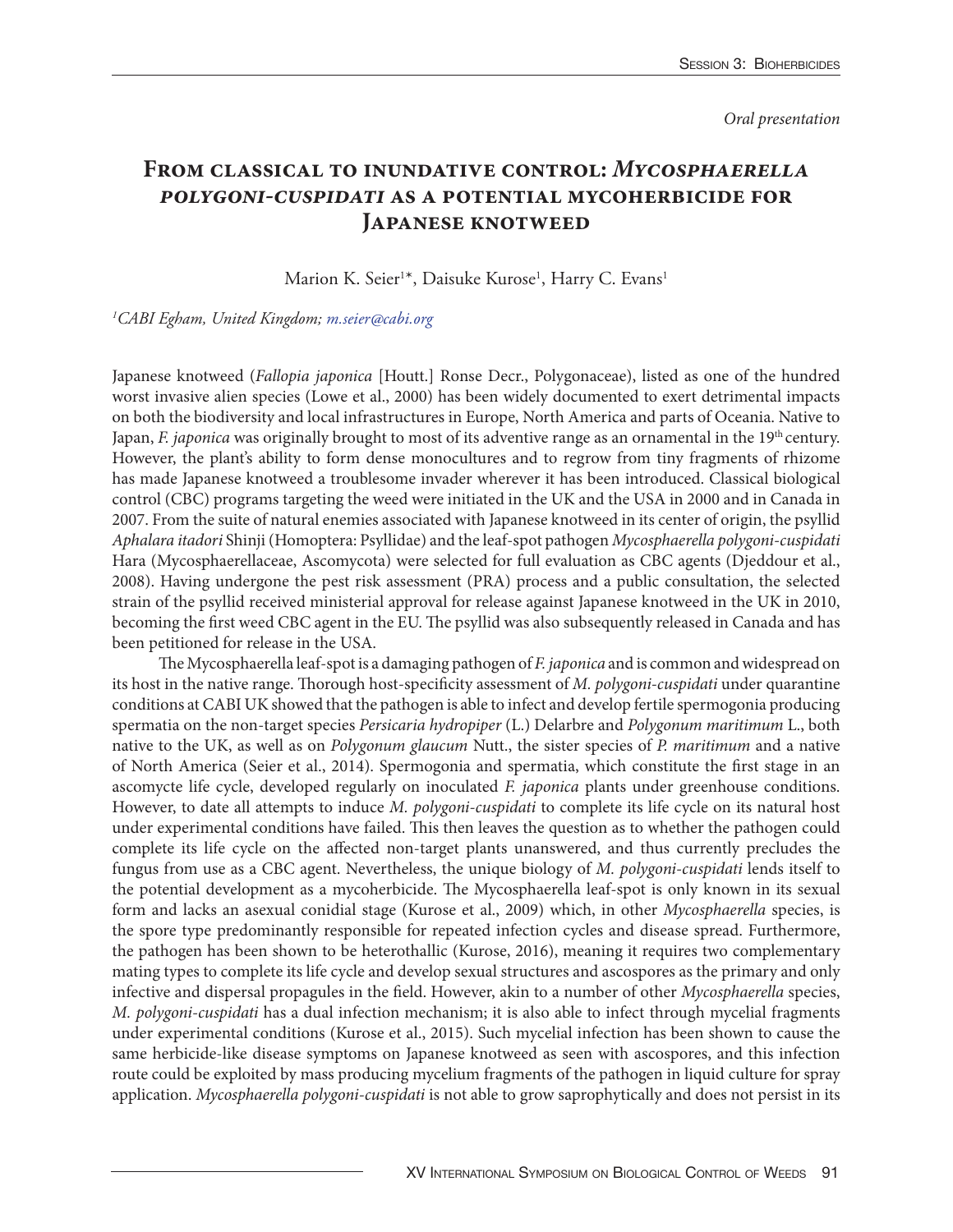host by means of systemic infections. Therefore, using a single mating type isolate would prevent the fungus from reproducing, spreading and persisting in the field and allow for targeted spray application against invasive Japanese knotweed stands, especially in urban situations, while minimizing any non-target impacts. This concept has now been protected through UK and International patent applications held in the name of the Secretary of State for Environment, Food and Rural Affairs, UK (DEFRA), and "proof of concept" research has commenced. This research is focusing on improving the shelf-life of mycelial fragments as well as assessing the impact of the Mycosphaerella leaf-spot on its host Japanese knotweed.

Mycelial fragments of *M. polygoni-cuspidati* produced in liquid medium have a limited shelf-life during which they retain viability and infectivity. Freeze-drying, routinely used to store fungal spores, has a poor track record to preserve fungal mycelium, although some success has been reported for *Claviceps* spp. (Pertot et al., 1997), some mycorrhizal fungi (Tommerup, 1988) and certain basidiomycetes (Singh et al., 2004). Experiments showed that mycelial fragments of the Mycosphaerella leaf-spot can retain viability and infectivity during freeze-drying when lyoprotectants, such as sorbitol, inositol or trehalose, are added and combined with 10% skimmed milk. Sorbitol, particularly at higher concentrations of up to 15% (w/v), gave the best results. Reducing the rehydration time of freeze-dried fragments to 0.5 hours was also found to improve mycelial survival rate. However, the highest percentage viability of mycelial fragments after freeze-drying was found to be 27% after one week of storage, but this declined over longer storage periods (assessed up to six weeks after freeze-drying). Consequently, this methodology will need to be optimized to better preserve mycelial fragments as the active ingredient of any future mycoherbicide in order to increase shelf-life.

Impact assessments of the pathogen on Japanese knotweed are currently still limited to quarantine greenhouse conditions. A PRA for the release of a single-mating type isolate of *M. polygoni-cuspidati* from quarantine to conduct experimental field trials has been submitted to the respective UK authorities. However, while this documentation is under evaluation, the pathogen is classed and treated as a quarantine organism in the UK. Studies showed that inoculations with mycelial concentrations of the pathogen at 107 fragments/ ml led to leaf-drop in inoculated plants while concentrations of 105 to 106 fragments/ml reliably caused disease symptoms in the form of necrotic leaf-spots. However, disease severity was variable and strongly dependent on the age of the leaf-spot culture used for mass production, as well as the post-inoculation ambient relative humidity; fungal cultures older than three months and lower relative humidity impacted negatively on disease expression. Inoculation with *M. polygoni-cuspidati* stimulated the production of new shoots linked with an increased length of and number of leaves on these shoots in treated Japanese knotweed plants. This observation can currently only be documented as a trend due to high variability, but it suggests that the pathogen interferes with shoot apical dominance and thereby activates the growth of rhizome buds, a phenomenon also seen in Japanese knotweed plants as a result of cutting or poisoning of aerial shoots (Bashtanova et al., 2009).

It is hoped that an approval of the PRA for the Mycosphaerella leaf-spot and permission for its release from quarantine will allow experimental field trials to take place in order to assess the efficacy of the pathogen under field conditions. If mycelial applications of *M. polygoni-cuspidati* prove to give good control, and the concept of a mycoherbicide for Japanese knotweed based on a single mating type of the pathogen is to be taken forward, a partnership with the private sector will be crucial and talks with industry regarding this are already in progress.

## **References**

- Bashtanova, U.B., Beckett, K.P., Flowers, T.J., 2009. Review: Physiological approaches to the improvement of chemical control of Japanese Knotweed (*Fallopia japonica*). Weed Sci. 57, 584–592.
- Djeddour, D.H., Shaw, R.H., Evans, H.C., Tanner, R.H., Seier, M., 2008. Could *Fallopia japonica* be the first target for classical weed biocontrol in Europe? In: Julien, M.H., Sforza, R., Bon, M.C., Evans, H.C., Hatcher, P.E., Hinz, H.L., Rector, B.G. (Eds.) Proceedings of the XII International Symposium on Biological Control of Weeds. CAB International, Wallingford, UK, pp. 463–469.